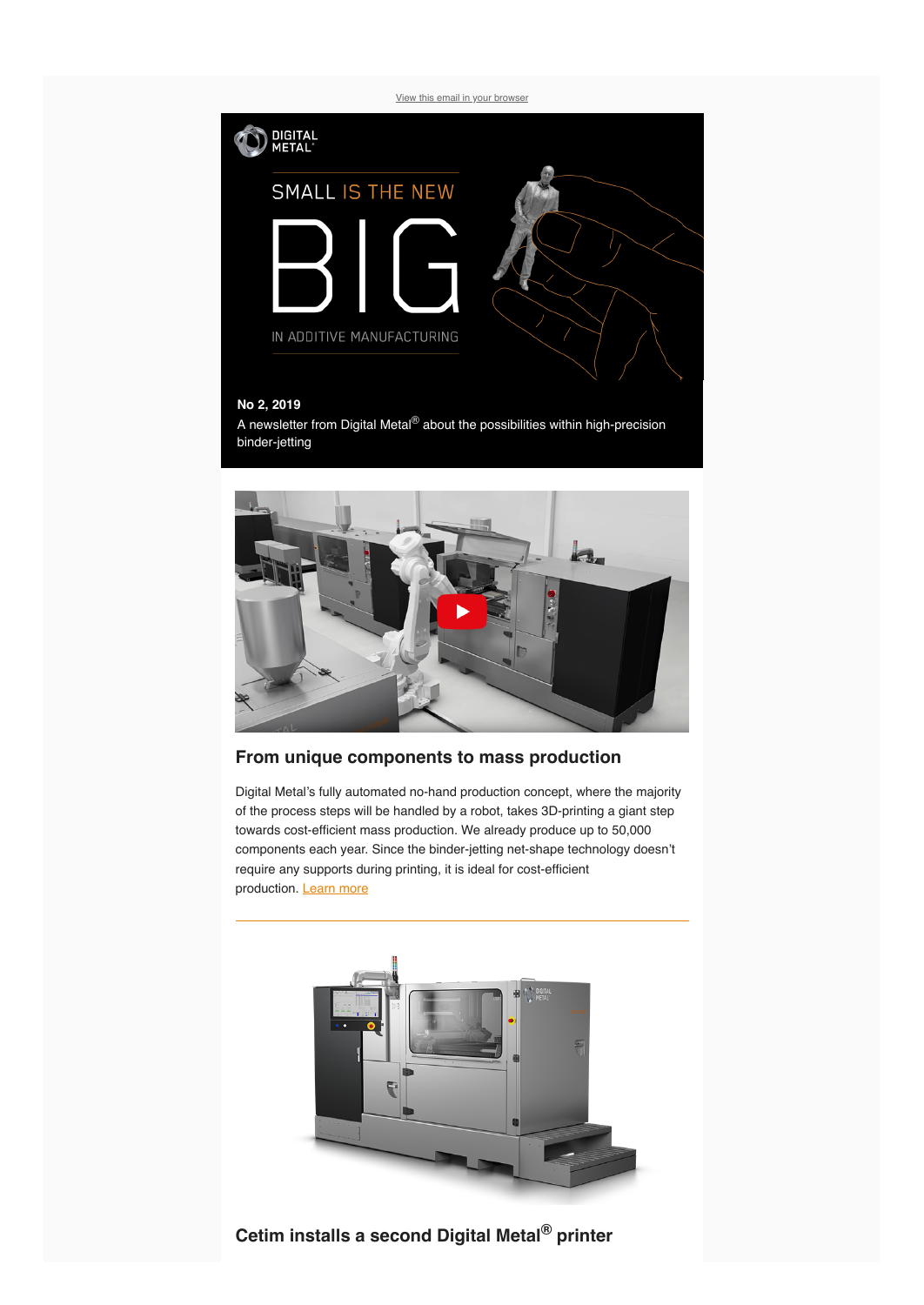Digital Metal®'s unique binder-jetting technology continues to generate great interest in the AM field. Cetim, the French Technical Centre for Mechanical Industry, was one of the first customers to install a Digital Metal printer in its Saint-Étienne facility in 2017. Now Cetim in Cluses has just installed another Digital Metal printer.

"Digital Metal's technology offers great potential for metal AM productivity and capability", says Thierry Gautreau, responsible for Industry 4.0 and Company Transformation Support at Cetim Cluses. "The first printer installed by our sister company in Saint Étienne has met all our expectations. So now we are really looking forward to helping our customers implement this technology and thereby help them sharpen their competitive edge". [Read the full release here](https://digitalmetal.tech/news-and-media/news-flow/)



## **Vote for Digital Metal in the 3D Printing Industry Awards**

This year, Digital Metal is nominated as "Innovation of the Year" in the 3D Printing Industry Awards. If you share our enthusiasm for this outstanding 3D printing technology, support us by giving us your vote here. [Go to class 13](https://3dprintingindustry.com/2019-3dpi-awards-vote-now/)

### **Becoming an industrial standard**

The number of industrial companies embracing Digital Metal's unique 3D printing technology is constantly growing. From prototyping and production of complex individual products to mass production, binder jetting provides a range of advantages. [Let us show you how you can benefit](https://digitalmetal.tech/contact/)



# **Upcoming events**

Meet the Digital Metal team and learn more about our technology at the following events: